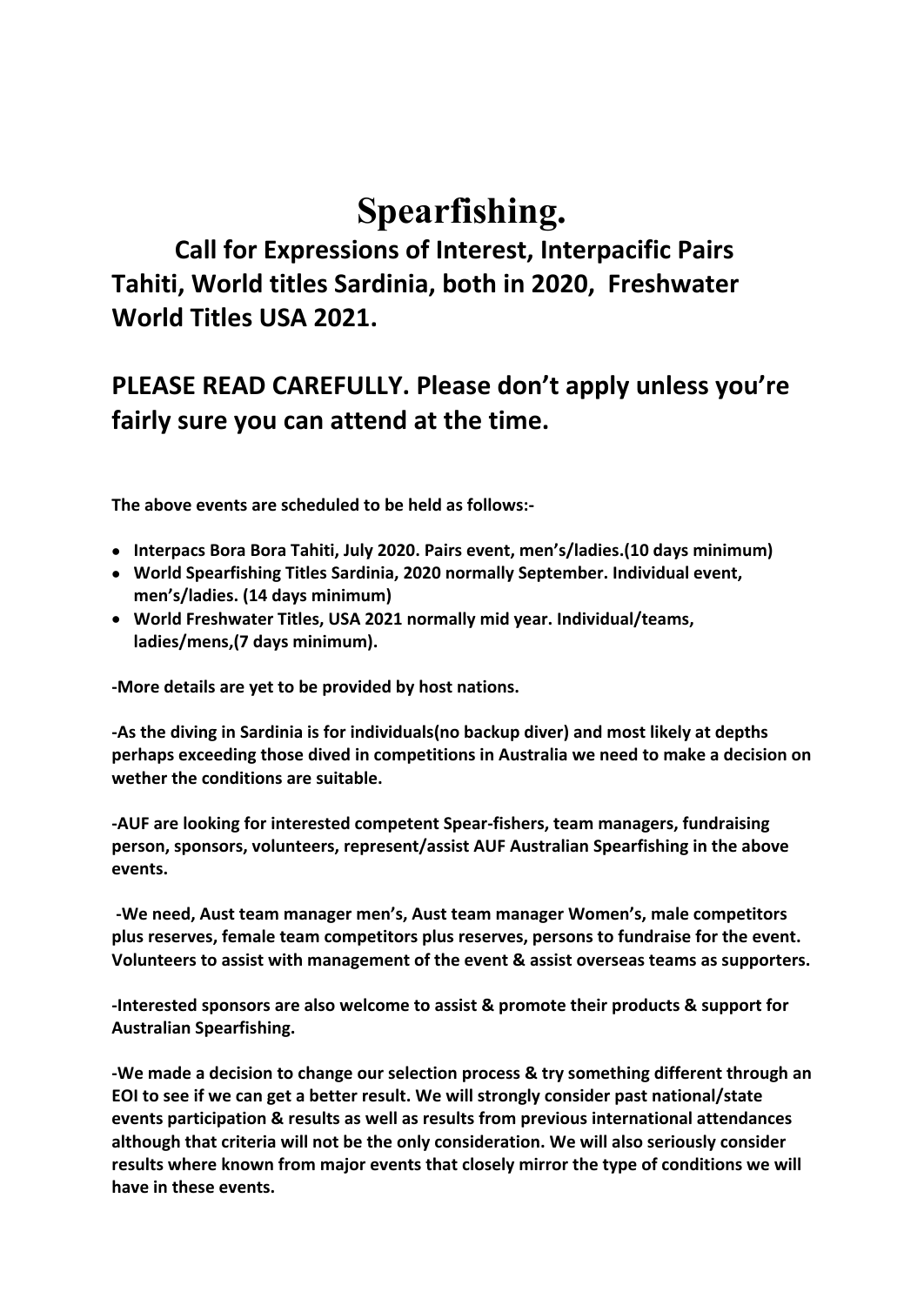**-Expressions are open until the end of December 2019.**

**-A committee will evaluate a shortlist & get back promptly to those persons with our preliminary thoughts & possibly seek further information. We've got a focus on the future and want to see interest from more up & coming prospects along with some past proven International event attendees.**

**-The AUF will assist as much as possible with financial support and external fundraising.**

### **IF YOU ARE INTERESTED PLEASE APPLY AS INDICATED BELOW.**

Please provide the following information as a minimum to AUF via Email to < adrian.wayne48@gmail.com>: & cc to < grahamcarlisle52@gmail.com >

**Competitors, reserves, managers please answer all the indicated questions below. Others please answer the pertinent sections indicated further on in the document.**

**1.which events are you applying for? Please indicate that if you applied for more than one of the events and are successful that you can attend multiple events and wether you have a preference.**

2.Name & address, email & phone contact. Position applying for.

3.Age, DOB, gender.

4.State & club (if member)

5.AUF - membership number or other?

6.A brief statement about your Spearfishing experience, competition or other achievements you are proud of that would assist our evaluation?

7.Do you feel experienced enough, physically & mentally healthy & capable of extending yourself safely to compete at the highest level?

8.Can you get time off & can you assist fund yourself?

9.Will you help with fundraising?

10.Are you prepared to comply with strict rules & controls in an event even if you don't necessarily agree with the rules?

11.If you are paired up or in a team with a person or persons of superior ability to yourself are you prepared to accept that fact & not push yourself beyond your ability to try & outdo or match the other person/s?

12.Are you a team player?

13. A)Is your own & others safety the top priority & constantly in your mind when you compete or practice and

 B) if an event is held in water where most fish are deeper than you would normally compete in are you prepared to work in shallower water where your efforts would most likely effect your success because there are less fish? There are 2 questions in here so please refer and answer both.

14.Are you prepared to go into extra training for yourself well before the event? 15.Provide details of anyone you feel we could speak to assist in our evaluation. 16.Are you certain you will be available for the dates specified, (excepting unforeseen events)

#### **MANAGERS.**

Please answer these questions as well.